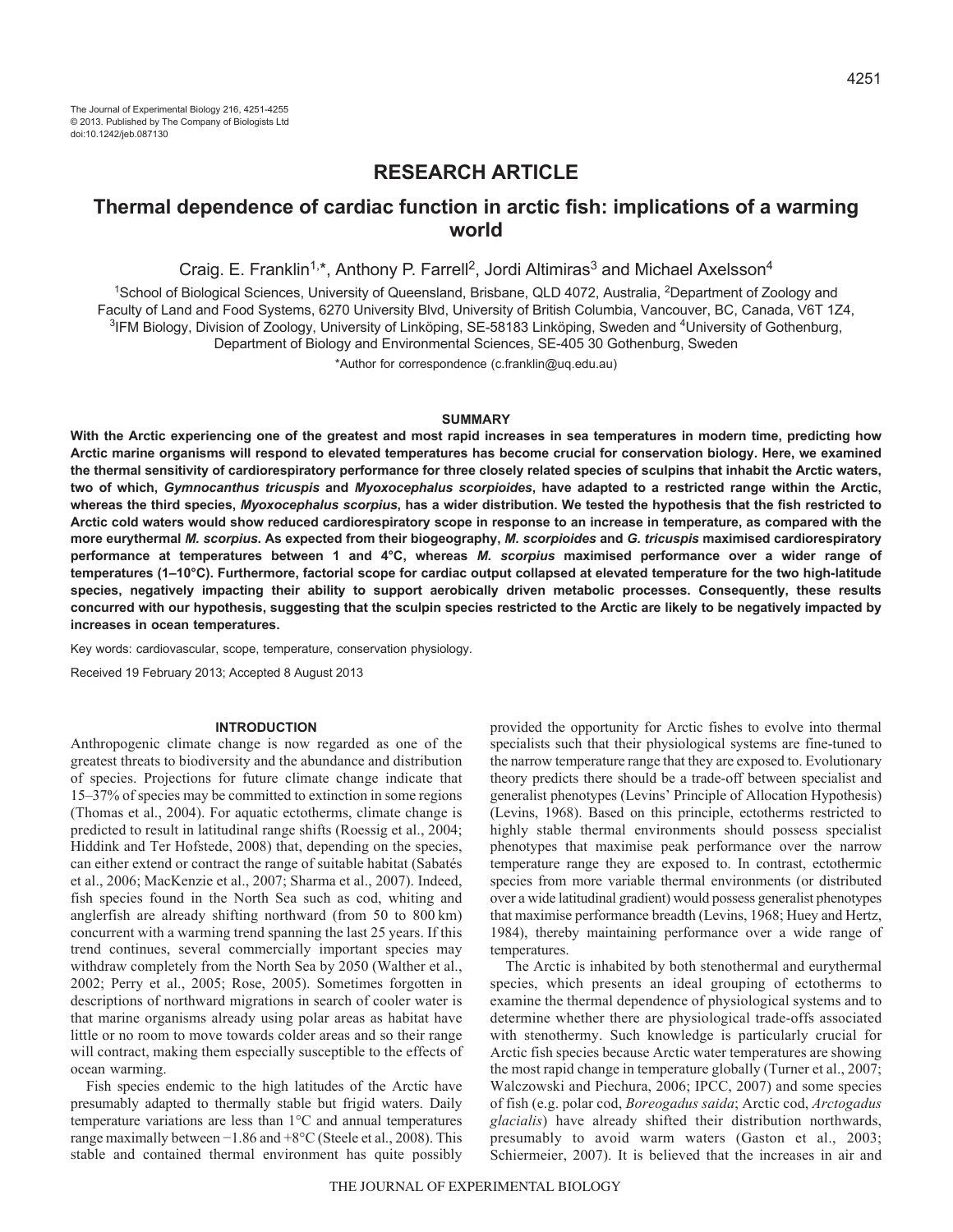# 4252 The Journal of Experimental Biology 216 (22)

water temperatures in the Arctic over the past few years are a consequence of increases in greenhouse gases in the upper atmosphere (Turner et al., 2007; Walczowski and Piechura, 2006; IPCC, 2007). How these relatively small but significant increases in temperature affect the performance and fitness of fish restricted to Arctic waters is unknown.

Understanding and predicting how organisms will respond to climate change is becoming increasingly important and a variety of approaches to assess organismal condition and fitness are necessary (Pörtner and Farrell, 2008; Pörtner and Knust, 2007; Wang and Overgaard, 2007; Seebacher and Franklin, 2012; Cooke et al., 2013). Here, we investigated the effect of acute increases in temperature on cardiorespiratory performance in three related species of sculpins (Family Cottidae) that inhabit the shallow waters around Qeqertarsuaq (Disko Island), Greenland. Two species, the Arctic sculpin (*Myoxocephalus scorpioides*) and the Arctic staghorn sculpin (*Gymnocanthus tricuspis*), are high-latitude species, with a more northerly and restricted habitat range compared with the third species, the shorthorn sculpin (*Myoxocephalus scorpius*), which is found in global marine environments encompassing water temperatures from 0 to 18°C. We predicted that *M. scorpioides* and *G. tricuspis* are stenothermal species and possess specialist phenotypes, maximising cardiorespiratory performance over a narrow temperature range, whereas *M. scorpius* is eurythermal and possesses a generalist phenotype, maintaining performance over a wider range of temperature.

# **MATERIALS AND METHODS Experimental Animals**

The shorthorn sculpin, *M. scorpius*(Linnaeus 1758, *N*=9, 140±13 g), Arctic sculpin, *M. scorpioides* (Fabricius 1780, *N*=4, 150±13 g) and Arctic staghorn sculpin, *G. tricuspis* (Reinhardt 1830, *N*=10, 125±13 g) were captured by baited hook and line from shallow waters around Qeqertarsuaq, near the Arctic Circle in west Greenland (69°15′N, 53°34′W). Fish were quickly transferred to small holding tanks and transported to the Arctic Station (University of Copenhagen), where they were maintained in a re-circulating, aerated aquarium at 6–7°C under a natural photoperiod. The water temperature in the aquarium was similar to the local sea surface temperatures where the fish were captured. The fish were not fed for up to 1 week in captivity. Experimentation was covered by an ethical permit from the University of Gothenburg.

# **Surgery**

To assess the response of sculpins to temperature change, we examined the thermal sensitivity of respiratory and cardiac performance. Opercular movements associated with gill ventilation were visually observed and counted over 30 s periods. Heart rate and relative cardiac output were measured with a flow probe implanted after the fish were first anaesthetised in 1:5000 MS222 (tricaine methanesulphonate; Sigma, St Louis, MO, USA) solution and then placed on a surgical sling with the gills irrigated with a maintenance dose of anaesthetic (1:10,000 MS222). A small (1 cm) incision was made on the ventral surface directly above the ventral aorta and the vessel was carefully exposed anterior to the pericardium. A Doppler, cuff-type, flow probe (1–2 mm diameter cuffs constructed in Perspex) was placed around the ventral aorta. Silk sutures (3-0) were used to close the incision and to attach the wires from the flow probe to the dorsal surface of the fish. Fish were manually ventilated with fresh seawater until they became responsive and resumed voluntary ventilation. Fish were allowed to recover overnight from surgery in a large tank  $(2\times0.7\times0.7 \text{ m})$ ,

 $l \times w \times h$ ) maintained at 7°C, which also served as the experimental arena for exercise and recovery.

# **Experimental set-up and protocol**

The wire leads from the flow probe were carefully taken from the fish, suspended above the tank and connected to a Doppler flowmeter (Model 545C-4, University of Iowa, Iowa City, IA, USA). The analog signals from the flowmeter were directed to a Powerlab (ADInstruments, Bella Vista, NSW, Australia) and sampled at 40 Hz. A Toshiba laptop computer running Chart software (ADInstruments) provided a real-time display of the cardiac output signal (=flow in the ventral aorta) and heart rate, as calculated from the pulsatile flow signals.

The experimental protocol for each species started by recording resting cardiorespiratory performance and then, immediately afterwards, a 10 min bout of intense, forced exercise. Fish were exercised by lightly tapping the tail with a wooden stick to elicit repeated startle responses. All fish tested showed signs of exhaustion after the 10 min exercise period, at which time fish were hyperventilating and refractory to the tail being struck. Ventilation rate, relative cardiac output and heart rate were measured initially at the ambient temperature of 7°C and then at the other three test temperatures (1, 4 and 10°C) in a randomised order. Between each temperature trial, a fish was allowed to recover from exhaustion for a minimum of 5 h before the water temperature was changed over a 2 h period. A fish was re-exercised after 1 h at the new temperature. Thus, these measurements were repeated at four test temperatures (1, 4, 7 and 10°C) for each fish, for a total of 36 tests. Once the fish had been exposed to all four test temperatures, they were retested at 7°C to determine whether there were any deleterious effects of exposure to the different temperature treatments. There was never a significant difference between the initial and final variables measured at 7°C. Fish were killed humanely at the end of the experimental run.

### **Analysis**

Resting values for cardiorespiratory function at each temperature were obtained from quiescent fish, resting on the bottom of the aquarium prior to exercise. An estimate of maximal cardiorespiratory performance was obtained immediately after exhaustive exercise. Each cardiovascular measurement was derived from the mean value for a 30–40 s period that corresponded closely with the visual counting of ventilation frequency. Factorial scope for ventilation rate, heart rate and relative cardiac output was calculated by dividing maximal values (immediately after exercise) by resting values, while absolute scope was calculated by subtracting the resting values from the maximum values. Thus, an absolute scope of zero corresponds to a factorial scope of unity. To quantify the effects of temperature on cardiorespiratory function, *Q*<sup>10</sup> values were calculated across the full range of test temperatures (1–10°C) using the van't Hoff equation:  $Q_{10} = (R_2/R_1)^{(T_2-T_1)}$ , where  $R_1$  and  $R_2$  are the physiological rate parameters at temperatures  $T_1$  and  $T_2$ , respectively. Results are presented as means  $\pm$  s.e.m.

The effects of temperature on resting and maximal ventilation rate, heart rate and cardiac output were analysed using a one-way repeated measures ANOVA. A two-way repeated measures ANOVA was used to examine for interactions between test temperature and exercise. A two-way repeated measures ANOVA was also used to assess differences in the response of the factorial scope of ventilation rate, heart rate and cardiac output to temperature among the three fish species. Holm–Sidak tests were used to make pairwise comparisons. Comparisons of *Q*<sup>10</sup> values were made using Student's *t*-test.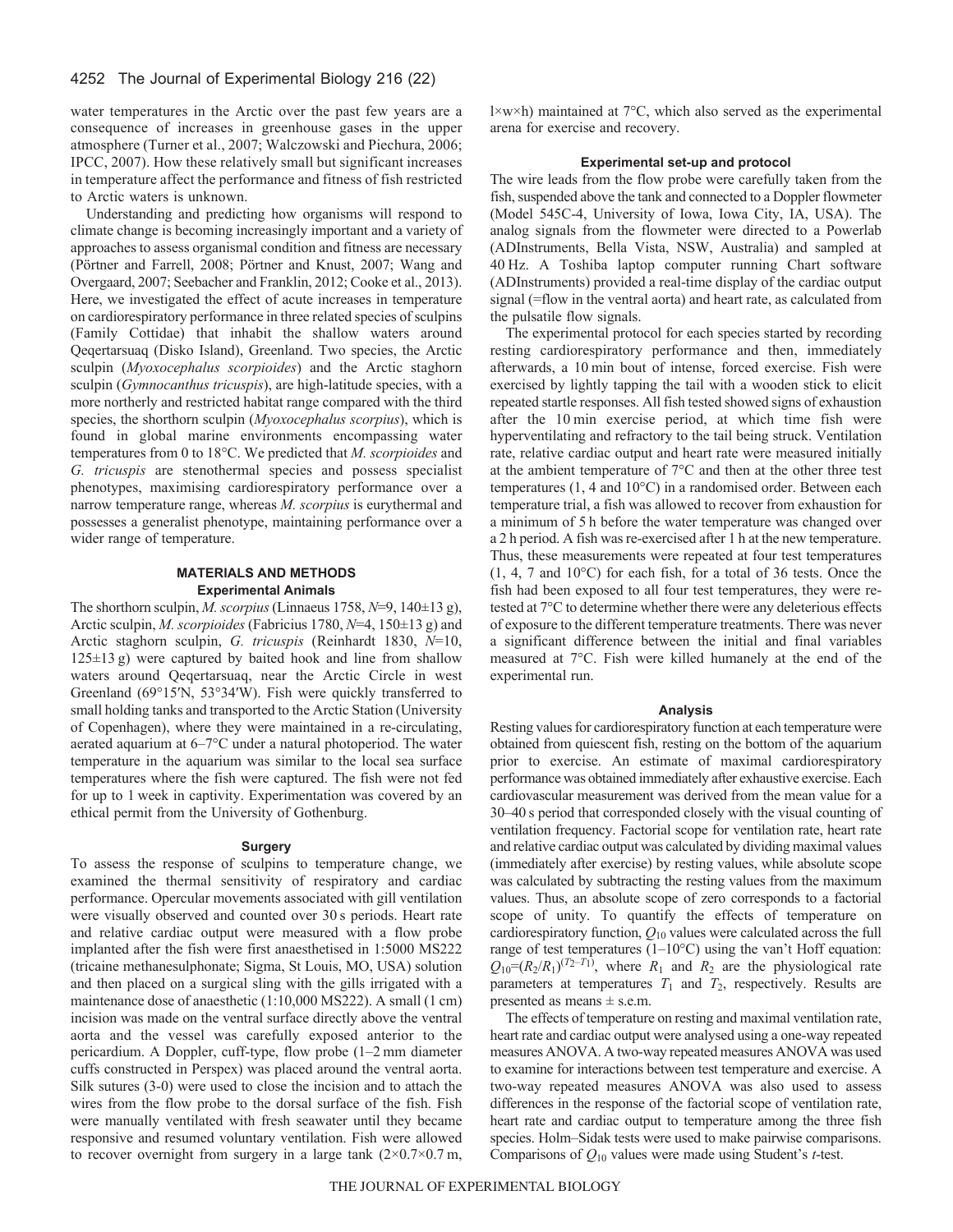

Fig. 1. Temperature has a significant effect on ventilation rate (A,D,G), heart rate (B,E,H) and relative cardiac output (C,F,I) at rest and after exercise in the shorthorn sculpin, *Myoxocephalus scorpius* (A–C), the Arctic staghorn sculpin, *Gymnocanthus tricuspis* (D–F) and the Arctic sculpin, *Myoxocephalus scorpioides* (G–I). The temperature coefficient (*Q*10) values are presented on the graphs for the effects of temperature from 1 to 10°C on resting (bottom) and maximal rates (top) for each parameter. \*Significant difference between resting and maximal  $Q_{10}$  values.

# **RESULTS** *Myoxocephalus scorpius*

Temperature had a significant influence on the resting and maximal values for ventilation rate, heart rate and relative cardiac output in the shorthorn sculpin (Fig. 1A–C). There was no effect of temperature on relative cardiac stroke volume. Resting ventilation rate increased significantly from 7.7±1.7 min<sup>−</sup><sup>1</sup> at 1°C to 17.3±6.9 min<sup>−</sup><sup>1</sup> at 10°C (*F*3=9.87, *P*<0.001), resulting in a *Q*<sup>10</sup> of 2.86. After exercise, ventilation rate was approximately twice that of the resting rate at all test temperatures  $(F_{1,3}=160.3, P<0.001)$ . Consequently, factorial scope for ventilation rate was maintained between 1 and 10°C (Fig. 2A) and the *Q*<sup>10</sup> values for resting and maximal ventilation rates were similar. The changes in heart rate and relative cardiac output in response to the effects of temperature were similar to those of ventilation rate. At all temperatures, the heart rate of *M. scorpius* doubled with exercise (Fig. 1B,  $F_{1,3}=136.4, P<0.001$ ). A similar increase was recorded for relative cardiac output (Fig. 1C,  $F_{1,3}$ =61.4,  $P$  < 0.001). Resting and maximal heart rate in *M. scorpius* also significantly increased with increasing temperature (Fig. 1B,  $F_3=174.4$ ,  $P<0.001$ ;  $F_3=119.1$ , *P*<0.001, respectively) as did relative resting cardiac output (Fig. 1C,  $F_3 = 8.66$ ,  $P < 0.001$ ) and maximal cardiac output ( $F_3 = 39.5$ , *P*<0.001). As a result, factorial scope for heart rate was maintained between 1 and 10 $^{\circ}$ C (Fig. 2B) and  $Q_{10}$  values were not significantly different for resting and maximal heart rate (Fig. 1B). Similarly, factorial scope for relative cardiac output was maintained between 1 and 10 $^{\circ}$ C (Fig. 2C) and  $Q_{10}$  values for resting (1.75 $\pm$ 0.24) and maximal (2.13±0.14) cardiac output were not significantly different.

### *Gymnocanthus tricuspis*

With increasing temperature, resting and maximal ventilation rate, heart rate and cardiac output were all significantly elevated in *G. tricuspis*(Fig. 1D–F, all *P*<0.001). There was no effect of temperature on relative cardiac stroke volume. For all parameters, temperature had a greater effect on resting rates compared with maximal rates and this was reflected in higher *Q*<sup>10</sup> values for resting *versus* maximum ventilation rate, heart rate and cardiac output (Fig. 1D–F, all *P*<0.05). For *G. tricuspis*, the maximum factorial scope for heart rate occurred at 1°C and factorial scope for cardiac output decreased significantly from 2.18±0.32 at 1°C to 1.38±0.10 at 10°C ( $F_3$ =8.95, *P*<0.001), largely because resting and maximal heart rate of *G. tricuspis* at 10°C were not significantly different, indicating the scope to increase heart rate had completely collapsed at this high temperature (Fig. 1D–F, Fig. 2). This was due to resting heart rate being highly temperature dependent over the temperature range tested  $(Q_{10} = 6.09 \pm 0.60)$  unlike maximal heart rate  $(Q_{10} = 2.71 \pm 0.25)$ . The factorial scope for ventilation rate also decreased with temperature, but did not completely collapse like heart rate (Fig. 2).

# *Myoxocephalus scorpioides*

The response of *M. scorpioides* to elevated temperatures and forced exercise was similar to that of *G. tricuspis*. Increases in temperature significantly elevated resting and maximal ventilation rate, heart rate and relative cardiac output (Fig. 1G–I, all *P*<0.001). However, cardiorespiratory performance declined significantly at high temperatures, as reflected by significant decreases in factorial scope for ventilation rate, heart rate and cardiac output (Fig. 2A–C). Again, there was a nearly complete collapse of scope for heart rate at 10°C,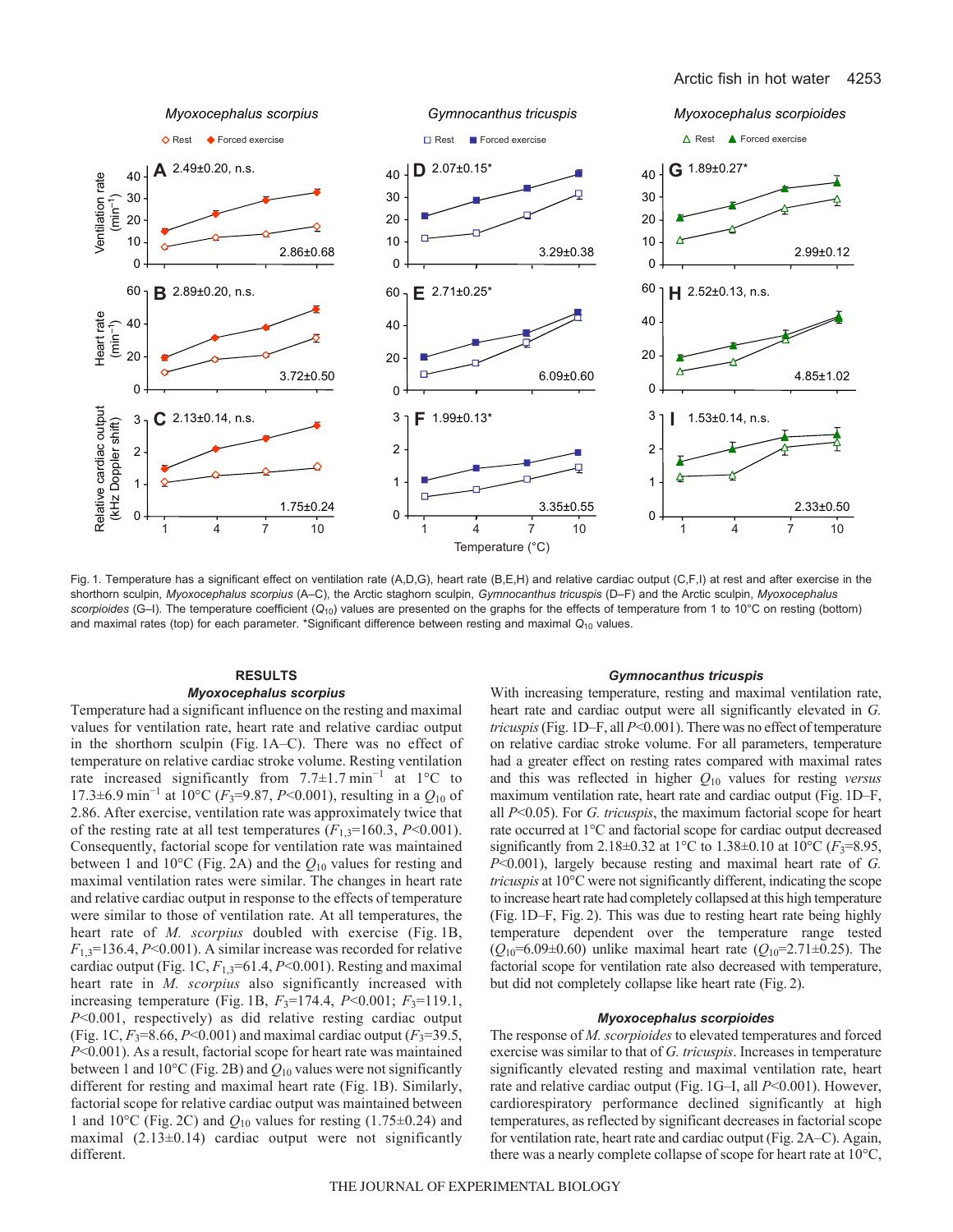

Fig. 2. The effect of temperature on factorial scope for (A) ventilation rate, (B) heart rate and (C) cardiac output in *M. scorpius*, *G. tricuspis* and *M. scorpioides.* Factorial scope=1 indicates no difference between resting and maximal cardiac performance. *Myoxocephalus scorpius* was able to maintain scope for cardiorespiratory performance between 1 and 10°C; however, the more arctic-restricted species, *G. tricuspis* and *M. scorpioides*, showed a significant loss of cardiorespiratory performance at higher temperatures.

as maximal heart rate was equivalent to that recorded at rest, resulting in little scope for cardiac output.

#### **Species comparisons**

Using factorial change between the resting and maximal performances for ventilation rate, heart rate and cardiac output, we found that the eurythermal shorthorn sculpin maintained its factorial scope for cardiorespiratory performance across the entire 1–10°C test temperature range (Fig. 2A–C). This was possible because the thermal dependence of resting and maximal rates (for respiration, heart rate and cardiac output) was similar across the temperature range (Fig. 2A–C); *Q*<sup>10</sup> values were not significantly different between resting and maximal rates. In contrast, the two endemic Arctic species of sculpin, the Arctic sculpin, *M. scorpioides*, and the Arctic staghorn sculpin, *G. tricuspis*, maintained factorial scope for cardiac performance only between 1 and 4°C (Fig. 2). In fact, at the highest test temperature, the scope of the cardiorespiratory system virtually disappeared because resting rates for ventilation, heart rate and cardiac output either approached or equalled maximal rates (Fig. 1D–I). This cardiorespiratory collapse was reflected by resting rates generally having higher *Q*<sup>10</sup> values than maximal rates (Fig. 1D–I).

# **DISCUSSION**

Our findings are in accord with the Principle of Allocation Hypothesis proposed by Levins (Levins, 1968). The Arctic-restricted species of sculpin (*M. scorpioides* and *G. tricuspis*), which have been exposed to a relatively stable thermal environment over evolutionary time, appear to have a specialist phenotype as indicated by a narrow cardiorespiratory performance thermal niche compared with *M. scorpius*, a generalist that can be found inhabiting a wide range of temperatures and that has apparently maximised its thermal performance breadth. Clearly, fish evolve to function well within a specific range of temperatures, whereas exposure to temperatures outside of this range results in suboptimal performance that can ultimately result in a reduction in fitness and lead to death, a principle first advanced by Fry (Fry, 1947). The collapse of maximum cardiorespiratory performance at higher temperatures for *M. scorpioides* and *G. tricuspis* would impact long-term survival of these two high latitude species because absolute aerobic scope to support processes such as digestion, locomotion and reproduction would either be reduced above 7°C or approaching zero at higher temperatures. The results for these two endemic species contrast sharply with those of the shorthorn sculpin, *M. scorpius*, which has a larger but more southern latitudinal range, and maintained cardiorespiratory performance up to 10°C.

By definition, aerobic scope is the ability to provide oxygen to working tissues beyond existence, which includes growth, reproduction and locomotion, i.e. organismal performance. The delivery of oxygen to the tissue/cells of fish relies on respiratory and cardiovascular transport systems and it has been suggested that it is the limitation in the cardiorespiratory system that sets the limits for performance at higher temperatures (Pörtner and Farrell, 2008; Pörtner and Knust, 2007; Wang and Overgaard, 2007). This contention is supported by recent studies that show unchanged arterial blood oxygen saturation  $(Pa_{Q2})$  when exercised salmon are exposed to an increased temperature that is just beyond their optimal performance temperature and cardiac collapse has been triggered (Clark et al., 2008; Steinhausen et al., 2008). More recently, Keen and Gamperl found that when trout were prevented from ram ventilating,  $Pa<sub>O2</sub>$  decreased as temperature was increased (Keen and Gamperl, 2012).

Pörtner and colleagues have provided a conceptual physiological model for the effect of temperature on whole-animal performance (Pörtner and Farrell, 2008; Pörtner and Knust, 2007) in which the significant reduction in absolute aerobic scope that occurs at both the lower and upper pejus (getting worse) temperatures is the result of a mismatch between the demand for oxygen and the capacity to supply oxygen to the tissues. Temperature extremes, where absolute aerobic scope falls to zero, result in a temporary anaerobic survival mode. Pörtner and Knust found that in the eelpout, *Zoarces viviparus*, a species from the North and Baltic Seas, a loss of aerobic scope at the upper pejus temperatures as a consequence of oxygen limitation resulted in a subsequent decrease in growth rate (Pörtner and Knust, 2007). Here, the pejus temperature for the Arcticrestricted sculpins (*M. scorpioides* and *G. tricuspis*) appears to be between 4 and 7°C, based on the collapse of maximum cardiac performance. The impact of a decrease in cardiac scope at higher temperatures could, in the short term, reduce aerobic locomotor performance and digestive efficiency and, in the long term, decrease growth rates, immune competence and reproductive capacity.

While the results of this study provide a valuable insight into the differing responses of three species of Arctic sculpin to acute